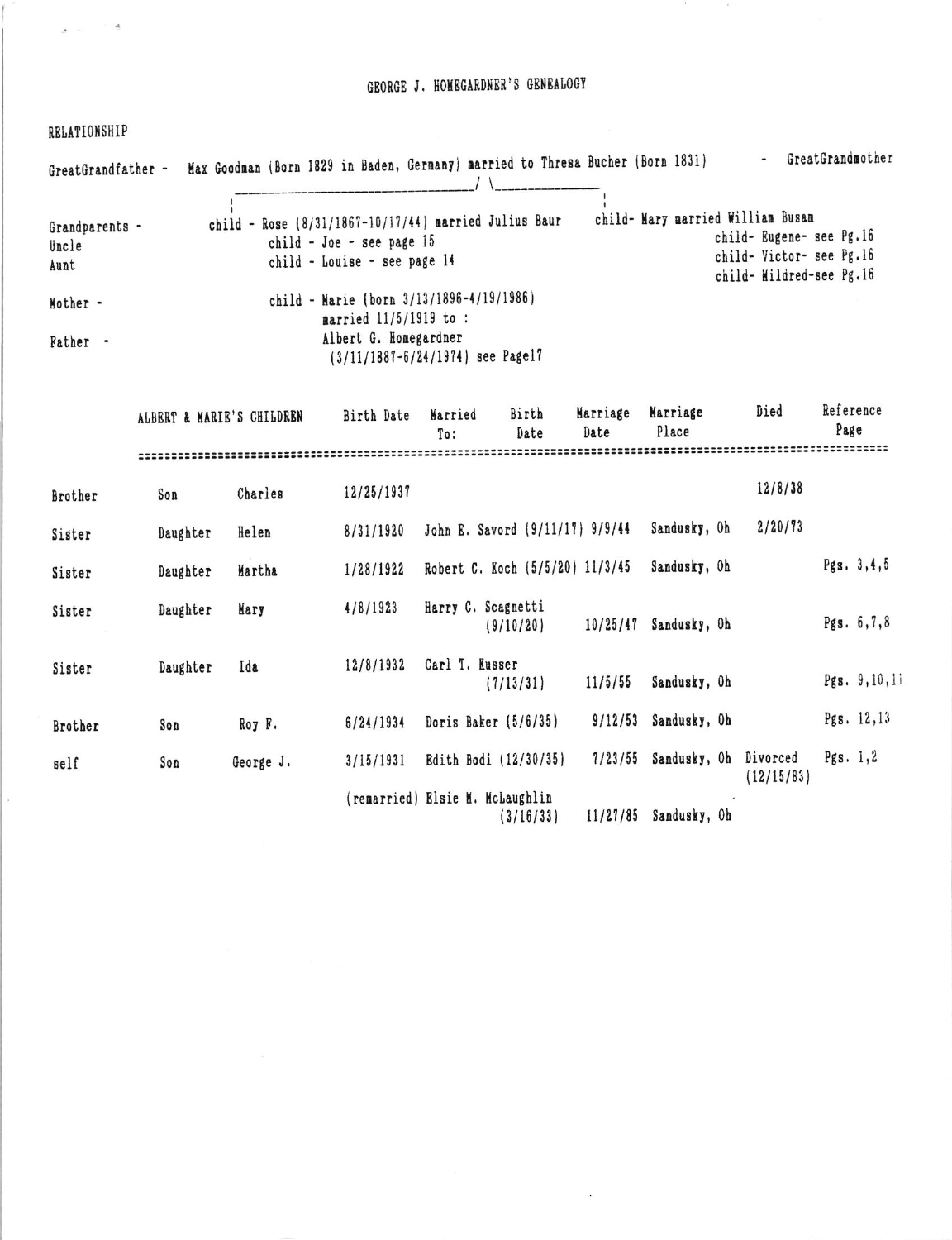## GEORGE J. HOMEGARDNER'S CHILDREN

 $\bar{\alpha}$ 

 $\chi$  and  $\chi$ 

| Son                | Child's Name:<br>Birth Date:<br>Birth Place:<br>Married To:<br>Birth Date:                                      | Bradley G. Homegardner<br>5/22/57<br>Sandusky, Ohio<br>Anita Popp<br>4/23/58 | Son: | Child's Name:<br>Birth Date:<br>Birth Place:<br>Married To:<br>Birth Date:                                      | Brian C. Homegardner<br>2/24/61<br>Akron, Ohio<br>Heather Armstrong<br>12/21/53 |
|--------------------|-----------------------------------------------------------------------------------------------------------------|------------------------------------------------------------------------------|------|-----------------------------------------------------------------------------------------------------------------|---------------------------------------------------------------------------------|
|                    | Marriage Date:<br>Marriage Place:                                                                               | 4/18/81<br>Hobart, Indiana                                                   |      | Marriage Date:<br>Marriage Place:                                                                               | $10/$ /85<br>Las Vegas, Nevada                                                  |
| Grand-<br>Daughter | Child's Name:<br>Birth Date:<br>Birth Place:<br>Married To:<br>Birth Date:<br>Marriage Date:<br>Marriage Place: | Dana Renee<br>4/11/88<br>Westlake, Ohio                                      |      | Child's Name:<br>Birth Date:<br>Birth Place:<br>Married To:<br>Birth Date:<br>Marriage Date:<br>Marriage Place: | Alexandra Michele<br>8/13/91<br>Cleveland, Ohio                                 |
|                    | Child's Name:<br>Birth Date:<br>Birth Place:<br>Married To:<br>Birth Date:<br>Marriage Date:<br>Marriage Place: |                                                                              |      | Child's Name:<br>Birth Date:<br>Birth Place:<br>Married To:<br>Birth Date:<br>Marriage Date:<br>Marriage Place: |                                                                                 |
|                    | Child's Name:<br>Birth Date:<br>Birth Place:<br>Married To:<br>Birth Date:<br>Marriage Date:<br>Marriage Place: |                                                                              |      | Child's Name:<br>Birth Date:<br>Birth Place:<br>Married To:<br>Birth Date:<br>Marriage Date:<br>Marriage Place: |                                                                                 |
|                    | Child's Name:<br>Birth Date:<br>Birth Place:<br>Married To:<br>Birth Date:<br>Marriage Date:<br>Marriage Place: |                                                                              |      | Child's Name:<br>Birth Date:<br>Birth Place:<br>Married To:<br>Birth Date:<br>Marriage Date:<br>Marriage Place: |                                                                                 |
|                    | Child's Name:<br>Birth Date:<br>Birth Place:<br>Married To:<br>Birth Date:<br>Marriage Date:<br>Marriage Place: |                                                                              |      | Child's Name:<br>Birth Date:<br>Birth Place:<br>Married To:<br>Birth Date:<br>Marriage Date:<br>Marriage Place: |                                                                                 |

Page 1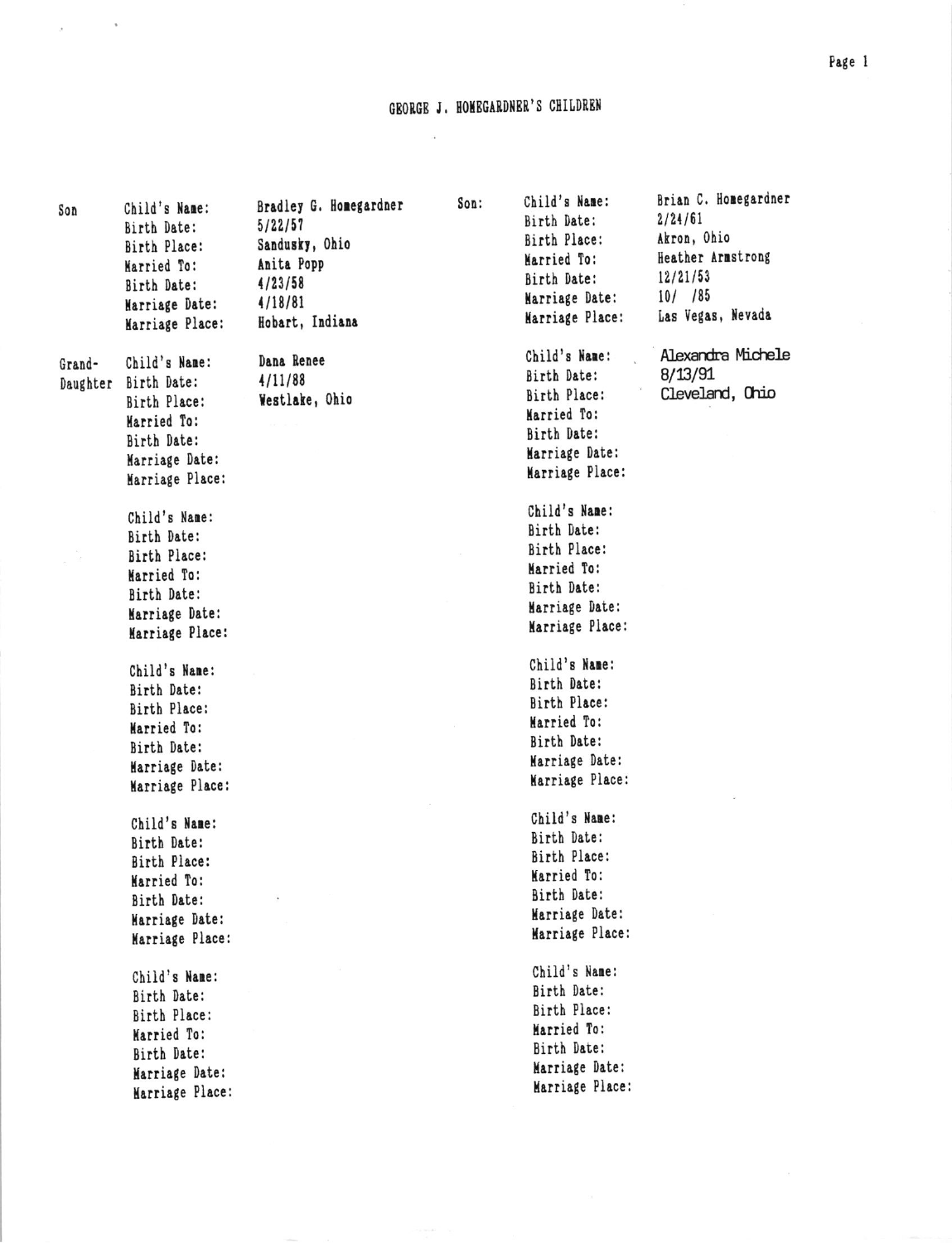## GEORGE J. HOMEGARDNER'S CHILDREN

 $\chi$  and  $\chi$ 

|                    | Daughter Child's Name:<br>Birth Date:<br>Birth Place:<br>Married To:<br>Birth Date:<br>Marriage Date:<br>Marriage Place: | Judith Ann Magers<br>6/14/63<br>Akron, Ohio<br>Frank Magers<br>12/31/<br>9/29/84<br>Fremont, Ohio | Son | Child's Name:<br>Birth Date:<br>Birth Place:<br>Married To:<br>Birth Date:<br>Marriage Date:<br>Marriage Place: | Craig J. Homegardner<br>3/13/68<br>Marion, Ohio |
|--------------------|--------------------------------------------------------------------------------------------------------------------------|---------------------------------------------------------------------------------------------------|-----|-----------------------------------------------------------------------------------------------------------------|-------------------------------------------------|
| Grand-<br>Daughter | Child's Name:<br>Birth Date:<br>Birth Place:<br>Married To:<br>Birth Date:<br>Marriage Date:<br>Marriage Place:          | Whitney Ann Magers<br>6/10/86<br>Sandusky, Ohio                                                   |     | Child's Name:<br>Birth Date:<br>Birth Place:<br>Married To:<br>Birth Date:<br>Marriage Date:<br>Marriage Place: |                                                 |
| Grand-<br>Daughter | Child's Name:<br>Birth Date:<br>Birth Place:<br>Married To:<br>Birth Date:<br>Marriage Date:<br>Marriage Place:          | Morgan Elizabeth Magers<br>9/6/88<br>Fremont, Ohio                                                |     | Child's Name:<br>Birth Date:<br>Birth Place:<br>Married To:<br>Birth Date:<br>Marriage Date:<br>Marriage Place: |                                                 |
|                    | Child's Name:<br>Birth Date:<br>Birth Place:<br>Married To:<br>Birth Date:<br>Marriage Date:<br>Marriage Place:          |                                                                                                   |     | Child's Name:<br>Birth Date:<br>Birth Place:<br>Married To:<br>Birth Date:<br>Marriage Date:<br>Marriage Place: |                                                 |
|                    | Child's Name:<br>Birth Date:<br>Birth Place:<br>Married To:<br>Birth Date:<br>Marriage Date:<br>Marriage Place:          |                                                                                                   |     | Child's Name:<br>Birth Date:<br>Birth Place:<br>Married To:<br>Birth Date:<br>Marriage Date:<br>Marriage Place: |                                                 |
|                    | Child's Name:<br>Birth Date:<br>Birth Place:<br>Married To:<br>Birth Date:<br>Marriage Date:<br>Marriage Place:          |                                                                                                   |     | Child's Name:<br>Birth Date:<br>Birth Place:<br>Married To:<br>Birth Date:<br>Marriage Date:<br>Marriage Place: |                                                 |